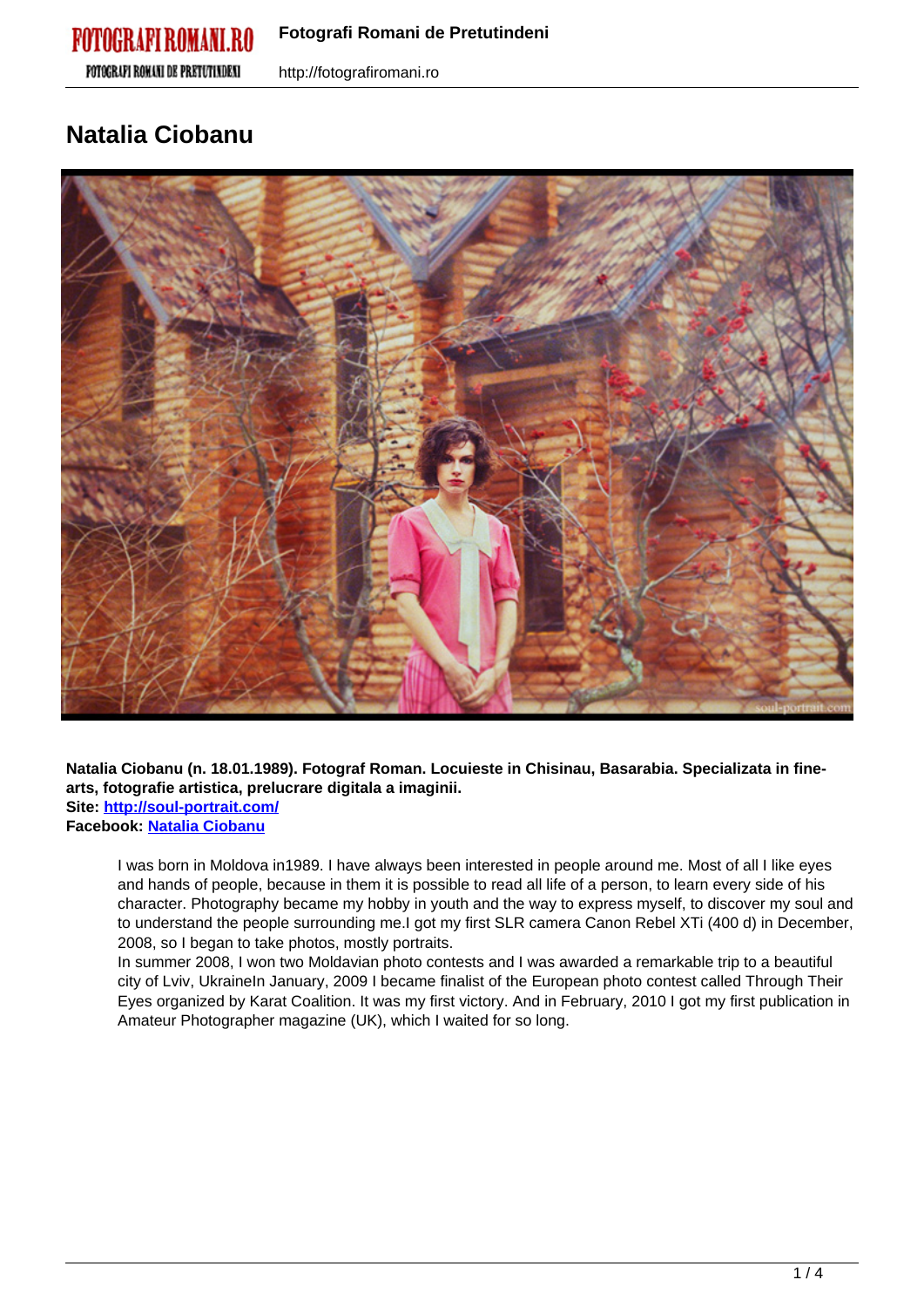## **Fotografi Romani de Pretutindeni**

**FOTOGRAFI ROMANI.RO** FOTOGRAFI ROMANI DE PRETUTINDENI

http://fotografiromani.ro

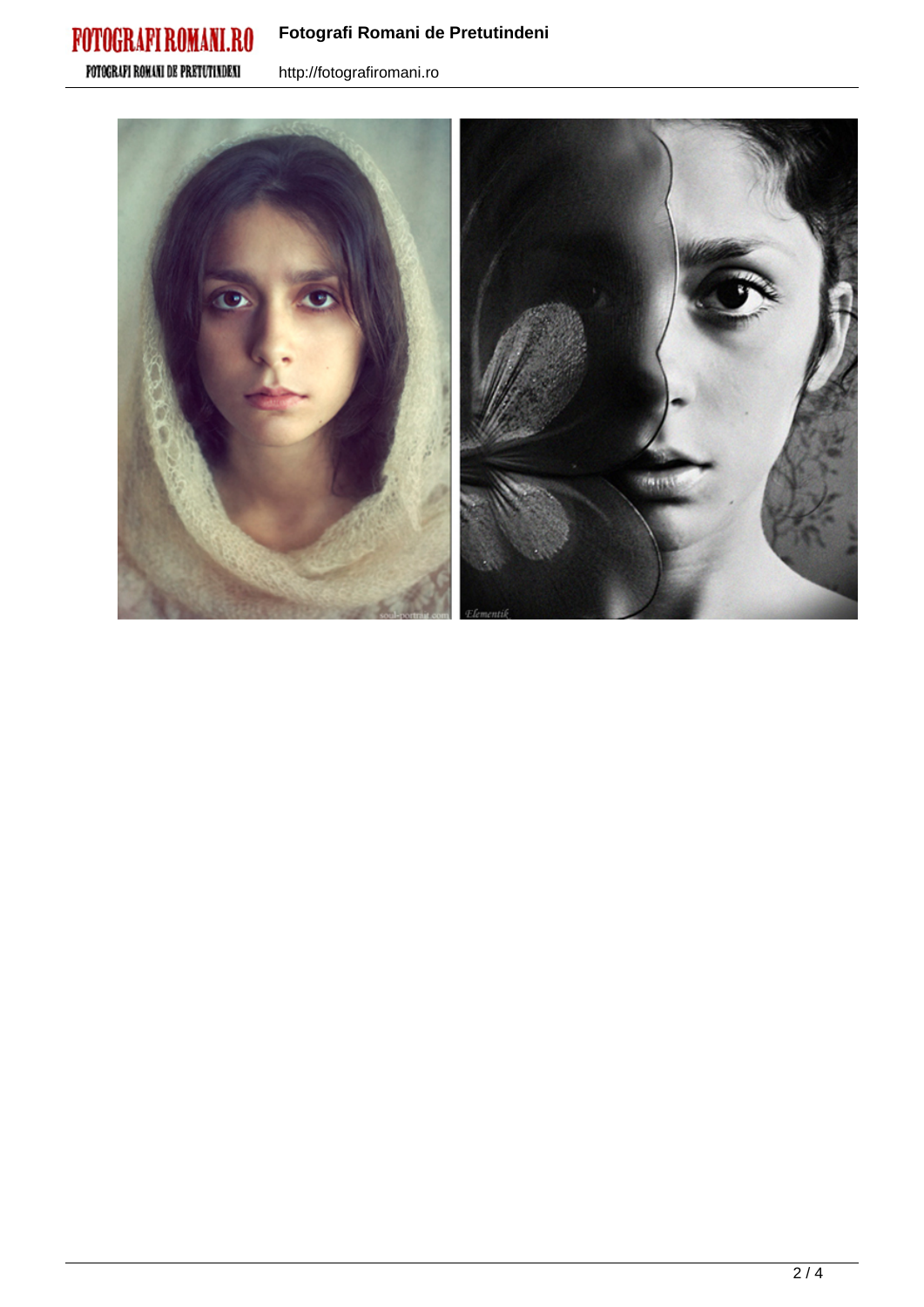## **Fotografi Romani de Pretutindeni**

**FOTOGRAFI ROMANI.RO** FOTOGRAFI ROMANI DE PRETUTINDENI

http://fotografiromani.ro